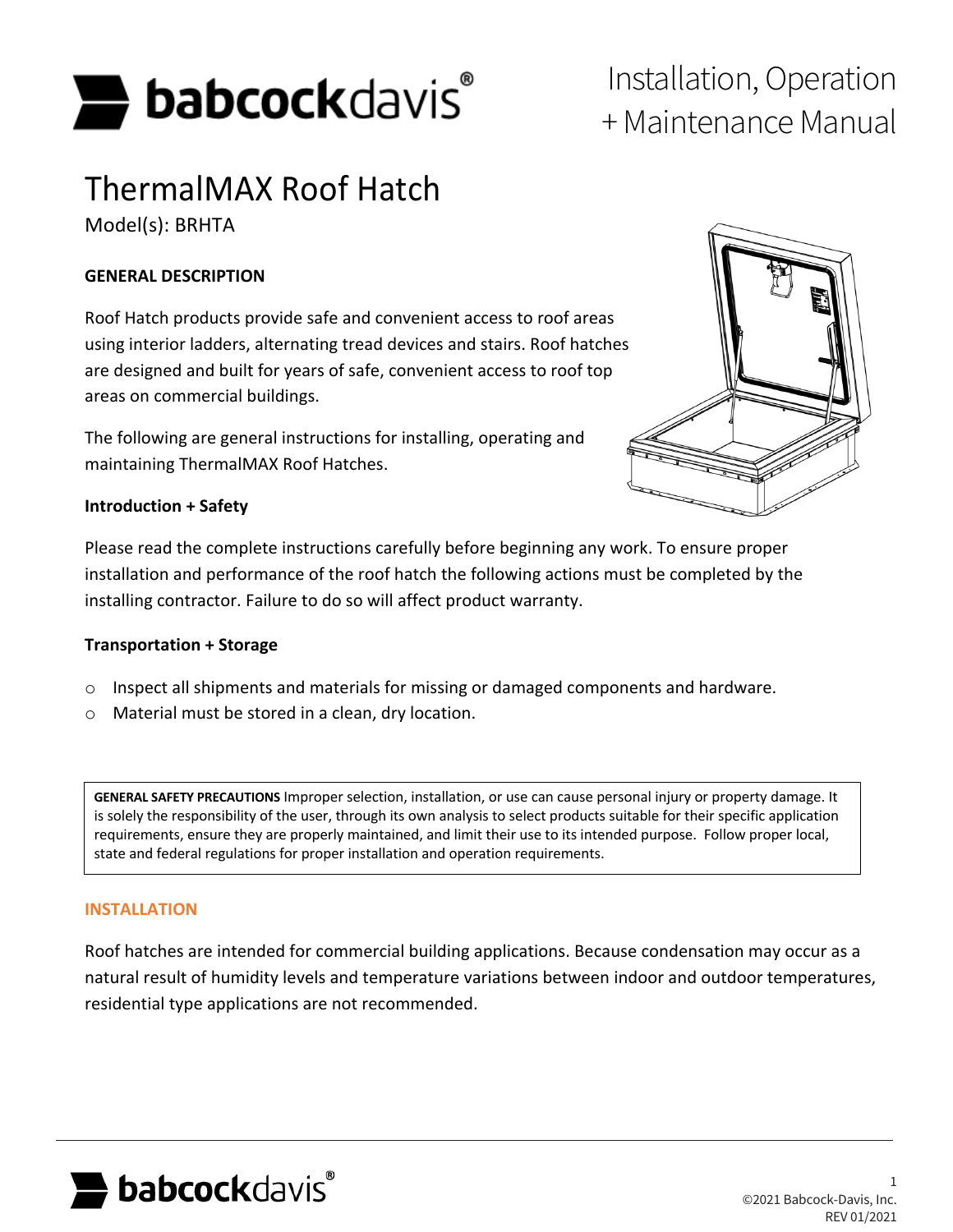Roof hatch products may be installed on a flat or sloping roof with up to a 3:12 pitch. When installed on a slope, the hinge side should run parallel with the slope.

- 1. Place the roof hatch over the existing opening in the roof. The roof rough opening dimensions are equal to hatch dimensions as measured from the inside curb to inside curb. For example, a 36 inch by 30-inch fixed ladder access hatch will have a rough opening of 36 inches by 30 inches.
- 2. The roof hatch curb flange comes with two (2) types of mounting holes to accommodate multiple fastening methods practiced and accepted at a local level.
	- a. Mark the pre-drilled 5/8-inch diameter holes from the mounting flange through the roof deck or a concrete curb. Drill roof deck or concrete curb for installation of anchors or other fasteners (provided by others). Bolt or otherwise fasten roof hatch curb flange to roof deck using 3/8 inch or 1/2-inch bolts with washers.
	- b. Mark the pre-drilled 3/16-inch diameter holes from the mounting flange through to the roof deck, typically into a built-up wood frame curb. Fasten roof hatch curb flange to framing using roofing nailers and/or screws, recommended size #10.
- 3. Mount cant strips, by others, surrounding the roof curb when applicable. The size is to be determined by a roofing installer, based on the roofing material to be provided.
- 4. Install roofing material up to and surrounding the roof curb, and under the counterflashing at the top of the curb. Use the EZ tab feature, *figure 1*, to provide additional mechanical support to hold and secure roofing membrane. Lap and seal all joints in roofing material to provide a weather-tight seal.

#### **OPERATION**

Roof hatches are designed and built for years of dependable roof access. To meet the demands of an exterior application, the doors are manufactured from steel or aluminum. The curb and cover are insulated and have a continuous extruded thermal EPDM gasket that creates a weather resistant seal. The standard curb comes with a counterflashing incorporating EZ tabs to assist with mechanically securing roofing material/membrane. The steel roof hatches come standard with a finished baked on powder coat paint that offers the best corrosion protection in the industry.



1 ©2021 Babcock-Davis, Inc REV 01/2021

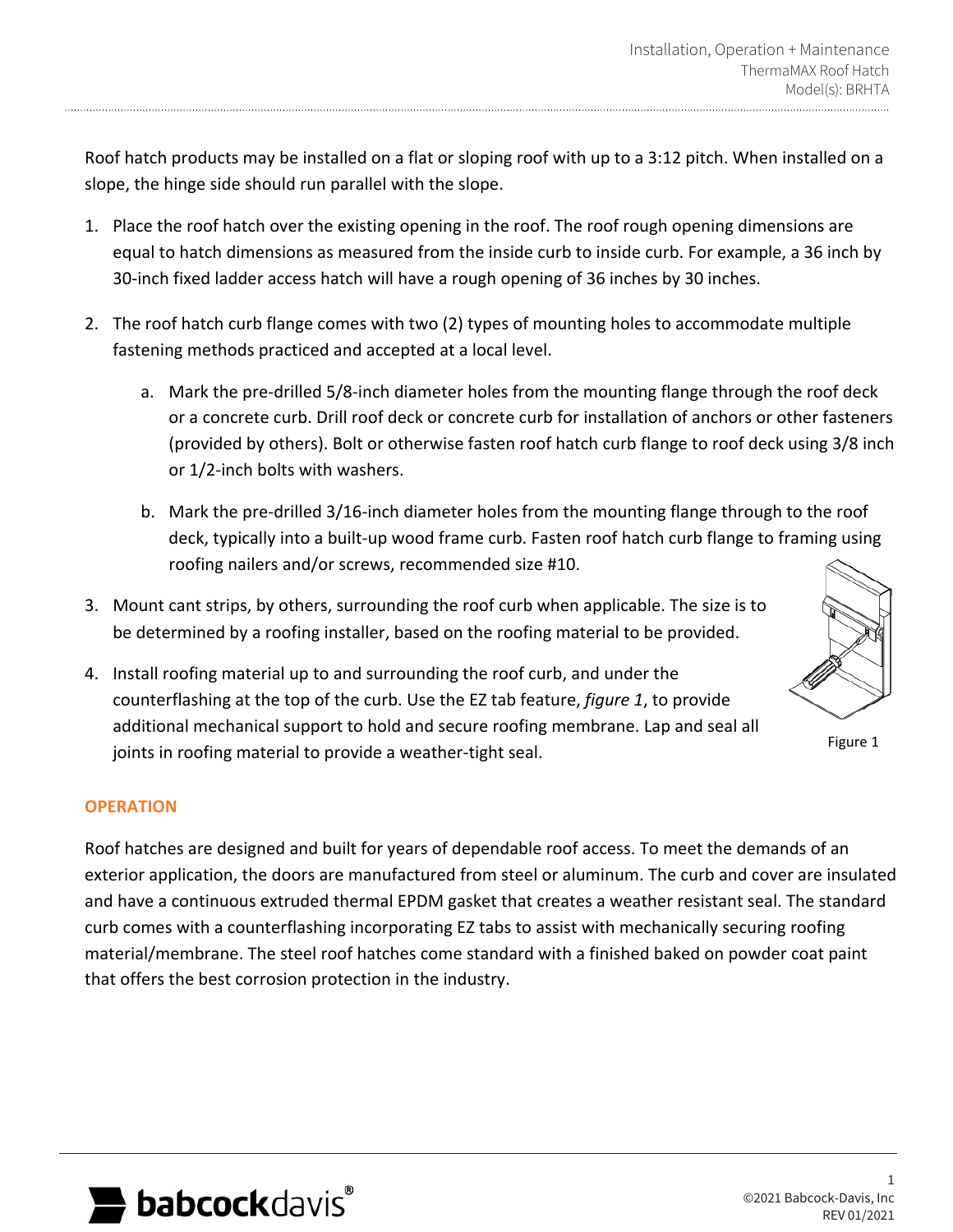# **Single Point Latch** *(figure 2)*

### Open

- 1. Rotate the slam latch handle  $\bullet$  to unlatch.
- 2. Push yellow handle  $\bullet$  to fully open hatch cover until hold arm locks.

### Close

- 1. Pull red grip hold open arm handle  $\bigcap$  forward to disengage.
- 2. Descend the ladder, grab the yellow handle  $\bullet$  to slam the hatch closed.
- 3. Lock using a padlock hasp, if required.

### **Double Point Latch** *(figure 3)*

### Open

- 3. Rotate the slam latch handle  $\bullet$  to unlatch.
- 4. Push yellow handle  $\bullet$  to fully open hatch cover until hold arm locks.

#### Close

- 1. Pull red grip hold open arm handle **forward to disengage.**
- 2. Descend the ladder, grab the grab handle  $\bullet$  to slam the hatch closed.
- 3. Lock using a padlock hasp, if required.

*NOTE: Larger hatches, especially over 72 inches in length, may need two people to ensure proper closure.*

The basic components for door operation include turn handle latches incorporating padlock hasps, spring hinge assemblies and a locking hold open arm as detailed:

- o **Latch:** Latch with interior rotating handle and exterior gasketed turn handle, both incorporating padlock hasps to accommodate interior and/or exterior locking options.
- o **Spring/Hinge:** Concealed, tamperproof, heavy-duty zinc plated steel spring/hinge packs integrated with counterbalance compression springs to ensure ease of opening and closing during use.